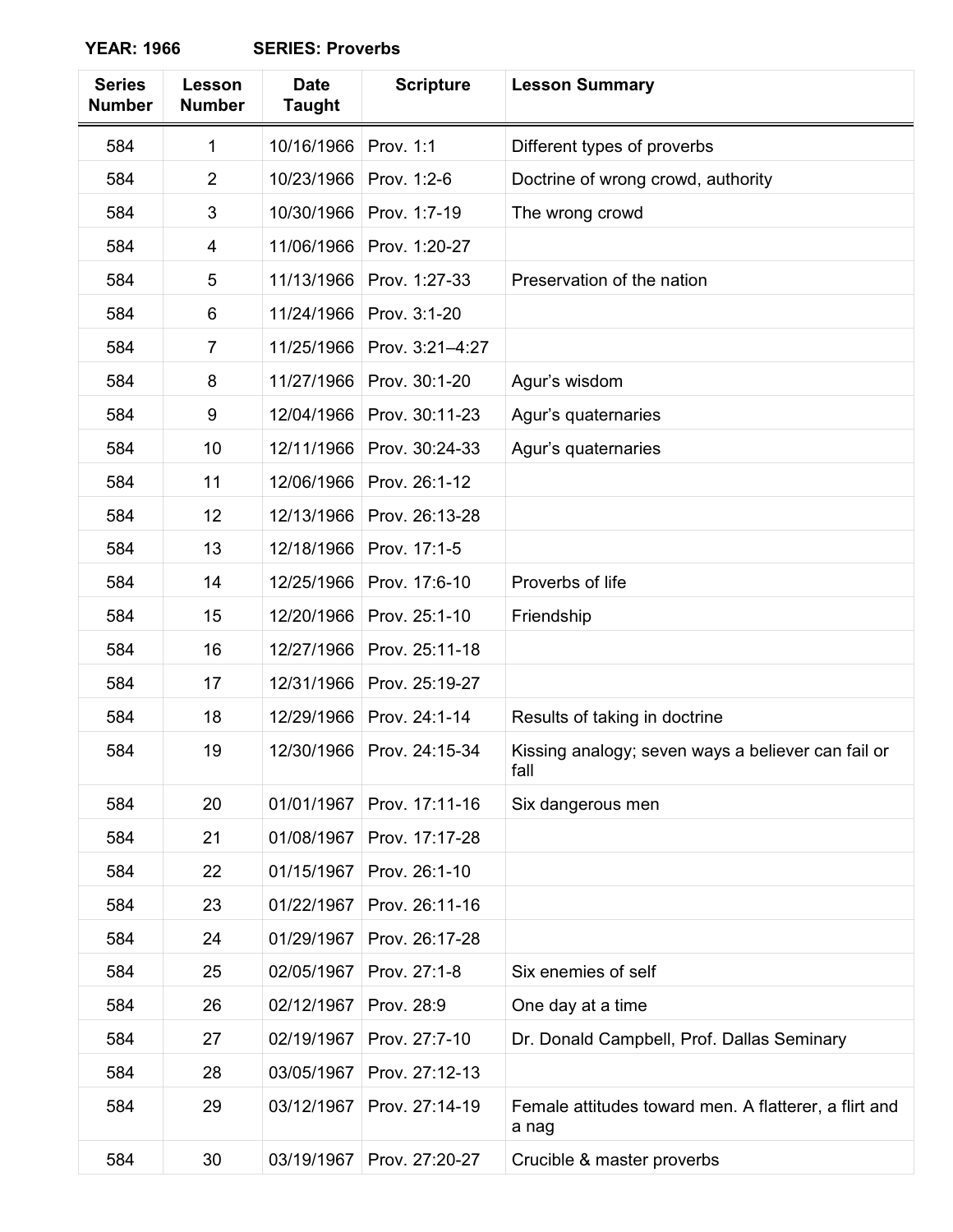**YEAR: 1966 SERIES: Proverbs**

| <b>Series</b><br><b>Number</b> | Lesson<br><b>Number</b> | <b>Date</b><br><b>Taught</b> | <b>Scripture</b> | <b>Lesson Summary</b>                                           |
|--------------------------------|-------------------------|------------------------------|------------------|-----------------------------------------------------------------|
| 584                            | 31                      | 04/02/1967                   | Prov. 28:1-6     | How to destroy a nation without really trying                   |
| 584                            | 32                      | 04/09/1967                   | Prov. 28:6-12    | Cursing to blessing                                             |
| 584                            | 33                      | 04/16/1967                   | Prov. 28:13      | How to ruin your life without really trying, part 1;<br>rebound |
| 584                            | 34                      | 04/23/1967                   | Prov. 28:14-17   | How to ruin your life, part 2                                   |
| 584                            | 35                      | 04/30/1967                   | Prov. 28:17-20   | The deification of money                                        |
| 584                            | 36                      | 05/14/1967                   | Prov. 28:21-28   | Self-induced misery; how to lose the perspective of<br>life     |
| 584                            | 37                      | 05/21/1967                   | Prov. 28:21-24   | How to lose the perspective of life                             |
| 584                            | 38                      | 05/28/1967                   | Prov. 28:25-28   | Soul kinks                                                      |
| 584                            | 39                      | 06/04/1967                   | Prov. 24:1-4     | Mental dynamics                                                 |
| 584                            | 40                      | 07/30/1967                   | Prov. 24:11-16   | The hexastitch of evangelism; witnessing: honey<br>analogy      |
| 584                            | 41                      | 08/06/1967                   | Prov. 24:17-22   | The impact of doctrine                                          |
| 584                            | 42                      | 08/13/1967                   | Prov. 24:23-34   | The kiss                                                        |
| 584                            | 43                      | 08/20/1967                   | Isa. 36:1-7      | The men who sit on the wall                                     |
| 584                            | 44                      | 08/27/1967                   | Isa. 36:10; 37   | Assyrian brainwashing                                           |
| 584                            | 45                      | 09/10/1967                   | Prov. 25:1-7     | Hezekiah; mystery                                               |
| 584                            | 46                      | 09/17/1967                   | Prov. 25:8-11    | Kickers and nit-pickers                                         |
| 584                            | 47                      | 09/24/1967                   | Prov. 25:12-17   | Golden earrings                                                 |
| 584                            | 48                      | 10/15/1967                   | Prov. 25:18-22   | Broken tooth and foot out of joint                              |
| 584                            | 49                      | 10/22/1967                   | Prov. 25:23-28   | <b>Troubled fountain</b>                                        |
| 584                            | 50                      | 11/05/1967                   | Prov. 11:1-3     | Triple threat series                                            |
| 584                            | 51                      | 11/12/1967                   | Prov. 11:4-6     | The Proverb trilogies                                           |
| 584                            | 52                      | 11/19/1967                   | Prov. 11:7-11    | The grace lady; divine institution #4                           |
| 584                            | 53                      | 11/26/1967                   | Prov. 11:12-16   | The grace lady                                                  |
| 584                            | 54                      | 12/03/1967                   | Prov. 11:17-23   | The grace man; four female attitudes toward men                 |
| 584                            | 55                      | 12/10/1967                   | Prov. 11:24-26   | Giving graciously                                               |
| 584                            | 56                      | 12/17/1967                   | Prov. 11:27-31   |                                                                 |
| 584                            | 57                      | 01/07/1968                   | Prov. 15:1       | Dissipation of the tongue                                       |
| 584                            | 58                      | 01/14/1968                   | Prov. 15:2       | The challenge of the tongue                                     |